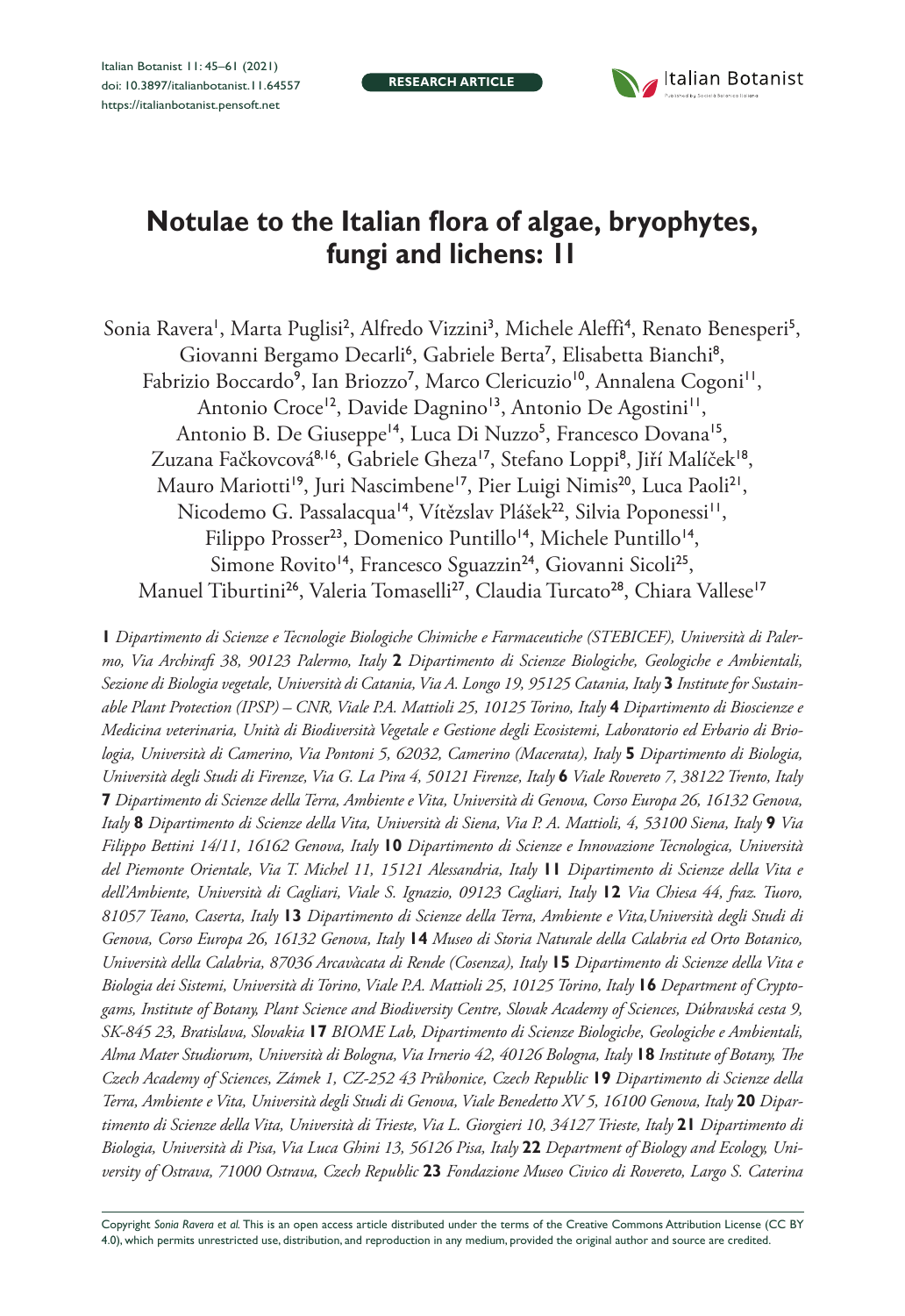*41, 38068 Rovereto (Trento), Italy* **24** *Via Selvotta 61, 33055 Muzzana del Turgnano (Udine), Italy* **25** *Dipartimento di Biologia, Ecologia e Scienze della Terra, Università della Calabria, 87036, Arcavàcata di Rende (Cosenza), Italy* **26** *C.da Madonna d'Ete 40, 63900 Fermo, Italy* **27** *Dipartimento di Biologia, Università di Bari "Aldo Moro", via Orabona 4, 70126 Bari, Italy* **28** *Ce.S.Bi.N. s.r.l., via San Vincenzo 2, 16121 Genova, Italy*

Corresponding author: Sonia Ravera [\(sonia.ravera@unipa.it\)](mailto:sonia.ravera@unipa.it)

Academic editor: Lorenzo Peruzzi | Received 18 February 2021 | Accepted 25 March 2021 | Published 7 April 2021

**Citation:** Ravera S, Puglisi M, Vizzini A, Aleffi M, Benesperi R, Decarli GB, Berta G, Bianchi E, Boccardo F, Briozzo I, Clericuzio M, Cogoni A, Croce A, Dagnino D, De Agostini A, De Giuseppe AB, Di Nuzzo L, Dovana F, Fačkovcová Z, Gheza G, Loppi S, Malíček J, Mariotti M, Nascimbene J, Nimis PL, Paoli L, Passalacqua NG, Plášek V, Poponessi S, Prosser F, Puntillo D, Puntillo M, Rovito S, Sguazzin F, Sicoli G, Tiburtini M, Tomaselli V, Turcato C, Vallese C (2021) Notulae to the Italian flora of algae, bryophytes, fungi and lichens: 11. Italian Botanist 11: 45–61. [https://doi.](https://doi.org/%18) [org/10.3897/italianbotanist.11.64557](https://doi.org/%18)

#### **Abstract**

In this contribution, new data concerning bryophytes, fungi, and lichens of the Italian flora are presented. It includes new records and confirmations for the bryophyte genera *Aneura*, *Aulacomnium*, *Dumortiera*, *Fossombronia*, *Hennediella*, *Hygrohypnella*, *Pohlia*, *Porella*, *Riccardia*, *Tortella*, and *Tortula*, the fungal genera *Cortinarius*, *Mycena*, *Naucoria*, *Trichoglossum*, and *Tubaria* and the lichen genera *Agonimia*, *Blastenia*, *Chaenotheca*, *Cladonia*, *Endocarpon*, *Gyalecta*, *Lecanographa*, *Parmeliella*, *Porpidia*, *Stenhammarella*, and *Thelidium*.

#### **Keywords**

Ascomycota, Basidiomycota, Bryidae, Jungermanniopsida, Marchantiidae

#### **How to contribute**

The text of the records should be submitted electronically to: Cecilia Totti [\(c.totti@](mailto:c.totti@univpm.it)) [univpm.it\)](mailto:c.totti@univpm.it) for algae, Marta Puglisi [\(mpuglisi@unict.it](mailto:mpuglisi@unict.it)) for bryophytes, Alfredo Vizzini ([alfredo.vizzini@unito.it](mailto:alfredo.vizzini@unito.it)) for fungi, Sonia Ravera [\(sonia.ravera@unipa.it\)](mailto:sonia.ravera@unipa.it) for lichens. Each text should be within 1,000 characters (spaces included).

## **Floristic records**

Bryophytes

#### *Aneura pinguis* **(L.) Dumort. (Aneuraceae)**

+ **CAM**: Savone delle Ferriere, Teano (Caserta), on tuffs (UTM WGS84 33T 420170.4568975), 220 m, 4 August 2019, leg. *A. Croce*, det. *V. Plášek* (Herbarium A. Croce). – Species new for the flora of Campania.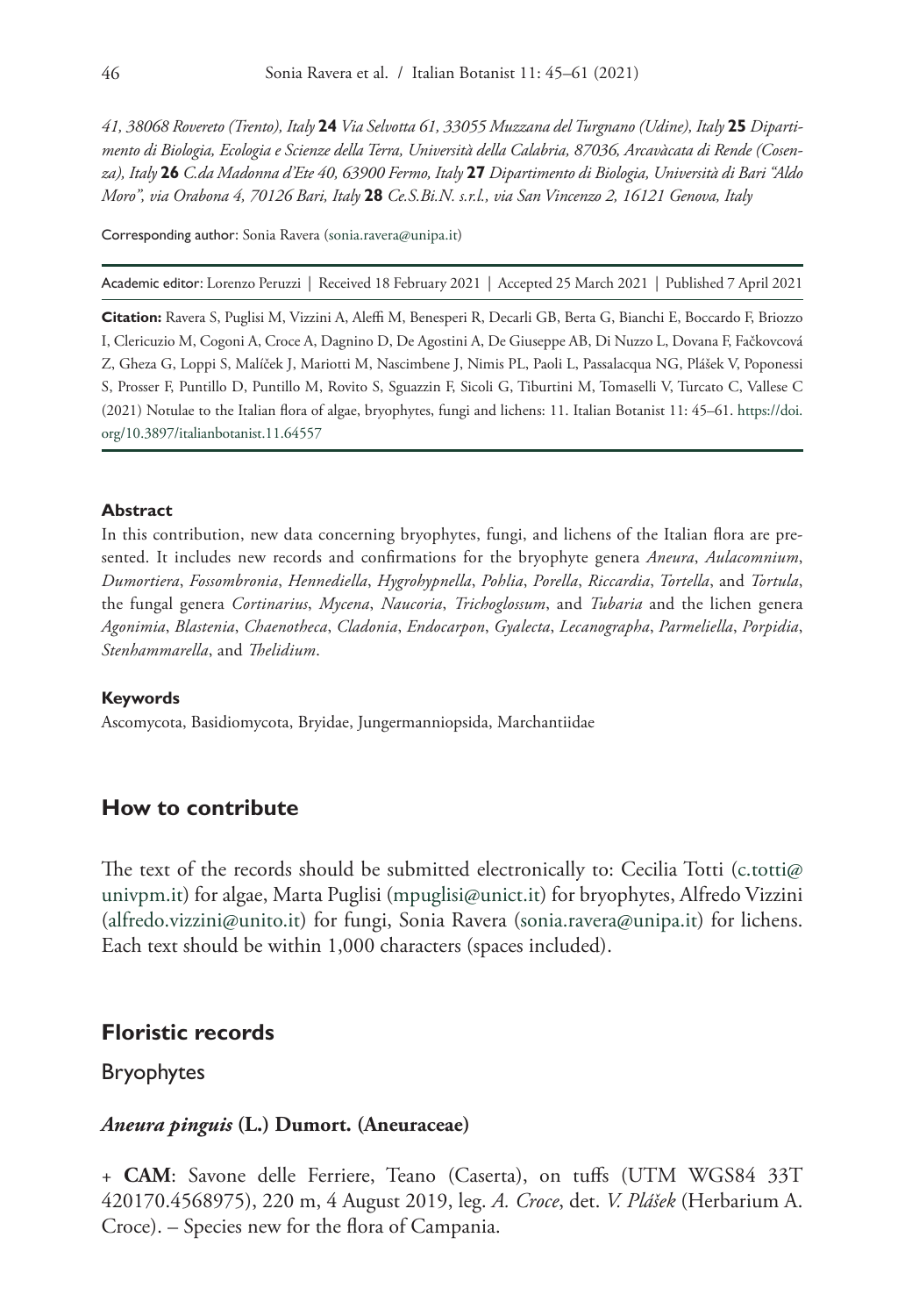*Aneura pinguis* is a cosmopolitan species, ranging from Europe, Asia, Australia, and New Zealand to North America and Mexico (Paton 1999). It represents a complex of cryptic species (Myszczyński et al. 2017). *Aneura pinguis* produces flat, green to dark green creeping thalli, which grow single or usually together with other bryophytes in moist habitats. It is common from lowlands up to the high mountain zone and grows on various habitats, such as on damp and wet peaty soil, flushed rocks, banks, lake and steam margins, base-rich fens. According to Aleffi et al. (2020) this frondose liverwort is distributed in all the Italian regions with the exception of Puglia and Campania.

A. Croce, V. Plášek, M. Aleffi

### *Aulacomnium androgynum* **(Hedw.) Schwägr. (Aulacomniaceae)**

+ **TAA**: Cascata del Lupo, Bedollo (Trento), on a rotting wood (UTM WGS84: 32T 676998.5114915), 906 m, 20 October 2020, leg. *G. Bergamo Decarli,* det. *F. Sguazzin*  (Bryophytorum Herbarium F. Sguazzin); near the Redebus bog, Bedollo (Trento), along the bank of the Regnana stream, on a rotting wood (UTM WGS84: 32T 677074.5115017), 1428 m, 17 April 2018, leg. *G. Bergamo Decarli, det. F. Sguazzin* (Bryophytorum Herbarium F. Sguazzin); not far from the Combricol "Malga", Bedollo (Trento), under a dripping rock on a rotting wood (UTM WGS84: 32T 678705.5111581), 1630 m, 29 May 2015, leg. *G. Bergamo Decarli*, det. *F. Sguazzin* (Bryophytorum Herbarium F. Sguazzin). – Species new for the flora of Trentino-Alto Adige.

*Aulacomnium androgynum* is a temperate species widespread in northern Europe, up to 63° N, in Cyprus, Turkey, North Africa, Central Asia, Japan, Korea, Canary Islands, North America, and Patagonia (Smith 2004). In northern Italy the species was recently reported for Val d'Aosta, Piemonte, and Lombardia (Aleffi et al*.* 2020). According to Dierßen (2001), *A. androgynum* is a highly acidophytic to subneutrophytic species, moderately hygrophytic to mesophytic, considerably sciophytic, and saprolignic, usually occurring on decaying organic matter.

F. Sguazzin, G. Bergamo Decarli

#### *Dumortiera hirsuta* **(Sw.) Nees subsp.** *hirsuta* **(Dumortieraceae)**

+ **CAM**: Savone delle Ferriere, Teano (Caserta), on acid rocks and humus at the bottom of the shady gorge, in a site rich in ferns dominated by *Woodwardia radicans* (L.) Sm. (UTM WGS84 33T 420670.4568811), 180 m, 21 August 2019, leg. *A. Croce*, det. *V. Plášek* (Herbarium A. Croce). – Subpecies new for the flora of Campania.

*Dumortiera hirsuta* (Sw.) Nees subsp. *hirsuta* is an euoceanic- w. mediterraneanmacaronesian species, widely distributed in tropical regions. This frondose liverwort is listed as Endangered by Rossi et al. (2013) and Near Threatened (NT) by Hodgetts et al. (2019). In Italy, it was recorded only for Friuli Venezia Giulia (doubtfully), Liguria, Toscana, and Calabria (Aleffi et al. 2020). Robust forms of *Pellia* are sometimes mistaken for *Dumortiera*, but the latter is clearly distinguished by typical male and female receptacles with conspicuous marginal hairs.

A. Croce, V. Plášek, M. Aleffi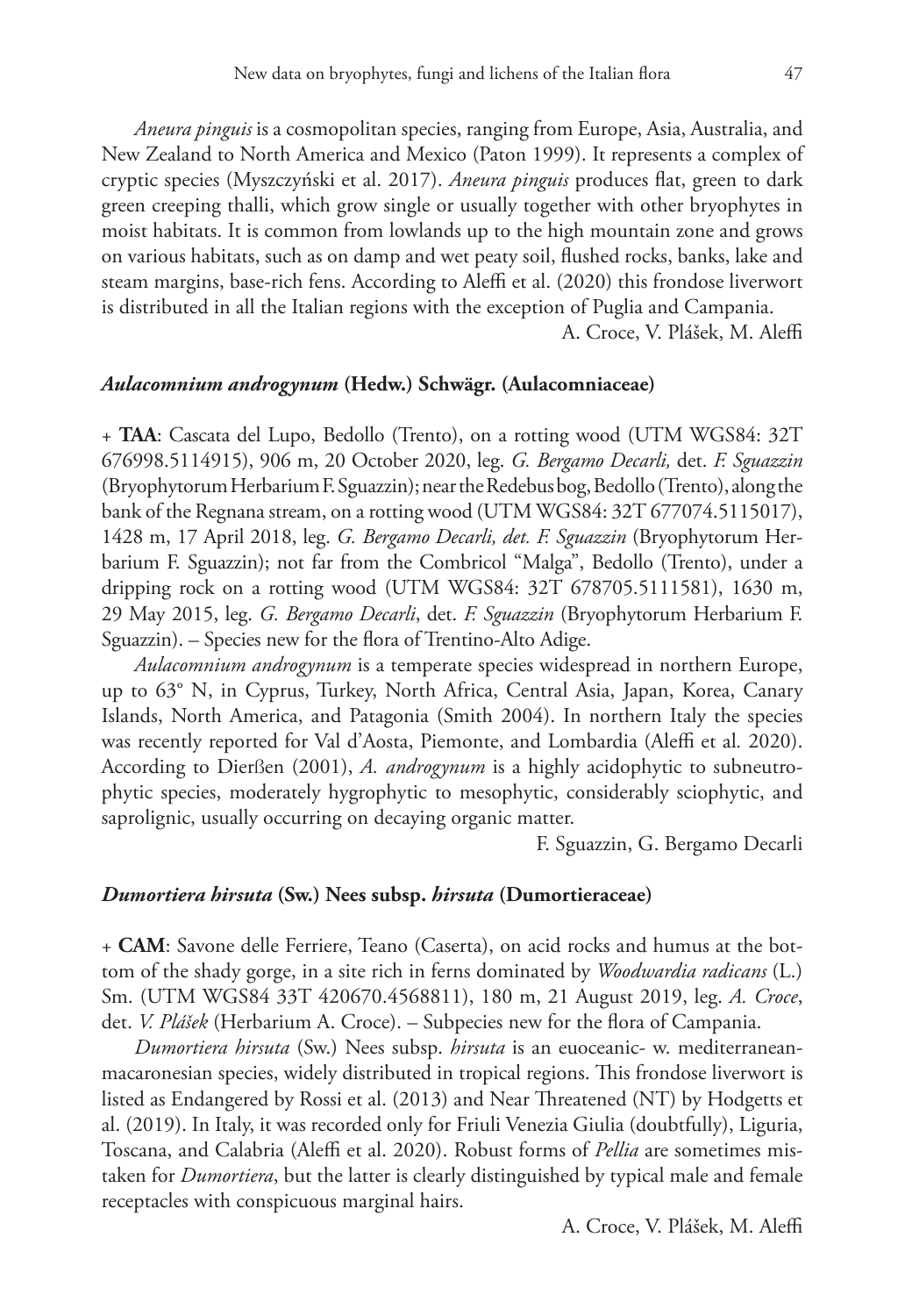## *Fossombronia caespitiformis* **De Not. ex Rabenh. subsp.** *multispira* **(Schiffn.) J.R.Bray & Cargill (Fossombroniaceae)**

+ **PUG**: Lama di Lupo, Sant'Eramo in Colle (Bari), on thin soil (UTM WGS84: 33T 644122.4514233), 460 m, 9 March 2019, leg. *V. Tomaselli*, det. M. *Puglisi* (CAT). – Subpecies new for the flora of Puglia.

*Fossombronia caespitiformis* subsp. *multispira* is a Mediterranean-Atlantic taxon, usually growing on thin soil over rocky cliffs and along the side of paths, in microsites which are moist in winter but dry in summer. The diagnostic character of this subspecies is that the elaters are consistently 3–5- spiralled, whereas in *F. caespitiformis* subsp. *caespitiformis* they are regularly bispiralled (Sotiaux et al. 2009). This subspecies is widespread in Italy (Aleffi et al. 2020). In the new site, *F. caespitiformis* subsp. *multispira* was found within the Natura 2000 site "Murgia Alta" (SCI IT9120007). Here, it grew in disturbed habitats, generally in transition between pastures and grasslands, on thin soil accumulated in small corrosion pools.

M. Puglisi, V. Tomaselli

#### *Hennediella heimii* **(Hedw.) R.H.Zander (Pottiaceae)**

+ **ITALIA** (**TAA**): Fassa Valley, Catinaccio Group, Pale Rabbiose above Vigo di Fassa, sheltered base of south facing dolomitic rock with *Hornungia pauciflora* (Koch) Soldano & al. (UTM WGS84: 32T 702944.5145248), 2312 m, 28 June 2020, *F. Prosser* (Herb. Prosser No. 05072). – Species confirmed for the flora of Italy (Trentino-Alto Adige).

This species is reported for Italy by Aleffi et al. (2020) as not confirmed after 1968 in Piemonte, Lombardia, Trentino-Alto Adige, Lazio, and Campania. In particular, for Trentino-Alto Adige there are two old records for Sexten (Dalla Torre and Sarnthein 1914) and for Ratzes (Milde 1864). *Hennediella heimii* is a species occurring in Europe in saline habitats mainly along coasts (Frey et al. 2006), but it is reported in Switzerland up to 2,400 m elevation (Swissbryophytes 2004–2020). The sheltered habitat, where *H. heimii* was found at Pale Rabbiose, offers refuge to chamois that, with their urine, probably create the saline conditions necessary for this moss.

F. Prosser

## *Hygrohypnella ochracea* **(Turner ex Wilson) Ignatov & Ignatova (Campyliaceae)**

+ **LIG**: "IT1331721 Val Noci - Torrente Geirato - Alpesisa", Rio Val Noci, Montoggio (Genova), rock in torrent (UTM WGS84: 32 T 502634.4918701), 500 m, 6 August 2020, *I. Briozzo, D. Dagnino, C. Turcato* (GE B236). – Species new for the flora of Liguria.

*Hygrohypnella ochracea* occurs in several countries of the Mediterranean basin (Ros et al. 2013) and in a few administrative regions of northern Italy (Aleffi et al. 2020). In the new site, *H. ochracea* was found on rocks in flowing water with typical herbaceous vegetation (*Agrostis stolonifera* L., *Typha latifolia* L., *Veronica beccabunga* L., *Juncus articulatus* L.,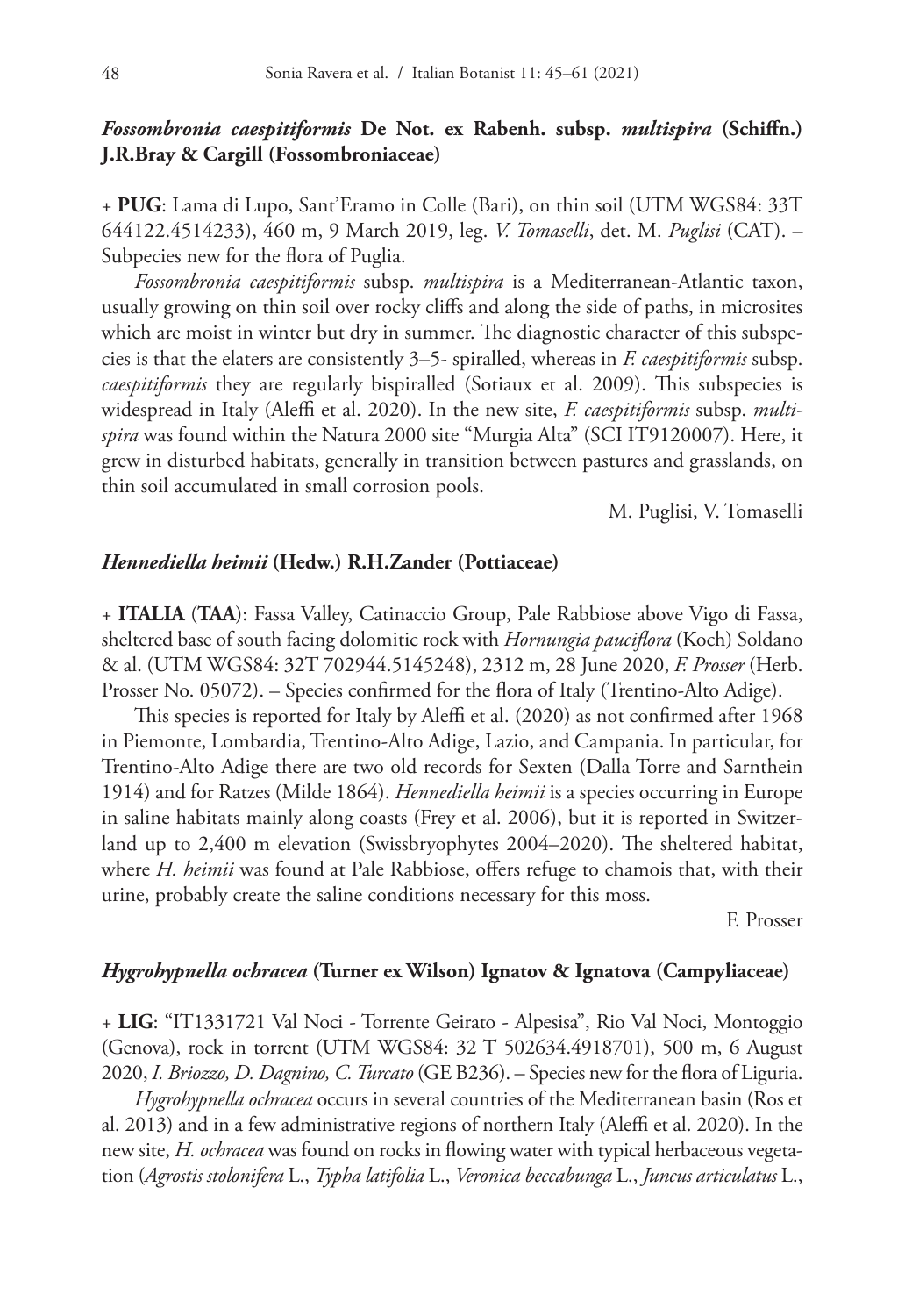*Juncus inflexus* L.). In the same site other moss species were found, such as *Rhynchostegium riparioides* (Hedw.) Cardot and *Eurhynchium striatum* (Hedw.) Schimp.

I. Briozzo, D. Dagnino, C. Turcato

#### *Pohlia bulbifera* **(Warnst.) Warnst. (Mniaceae)**

+ **SAR**: Isola Serpentara, Villasimius (Sud Sardegna), on soil (UTM WGS84: 32S 552371.4332380), ca. 20 m, 9 February 2001, *S. Poponessi, A. Cogoni* (CAG No. SA2.6.2.1.). – Species new for the flora of Sardegna.

*Pohlia bulbifera* is a circumpolar boreo-temperate species, widespread in Europe and in the whole Boreal hemisphere, but rare in the Mediterranean area (Ros et al. 2013). According to Aleffi et al. (2020), the presence in Italy of *P. bulbifera* is currently restricted to Piemonte and Marche, while in Lombardia and Sardegna it has not been confirmed over the last 50 years. In particular, it was reported in Sardegna, without specifying the altitude, only for Gennargentu (Herzog 1926). This species is characterized by axillary gemmae with four or five laminate leaf primordia which are concave and form a dome over the gemma apex.

S. Poponessi, A. De Agostini, A. Cogoni

#### *Porella arboris-vitae* **(With.) Grolle subsp.** *arboris-vitae* **(Porellaceae)**

+ **LIG**: Ponte dei Passi, Rezzo (Imperia), Tilio-Acerion mixed forest in a creek ravine (UTM WGS84: 32T 406909.4874820), 770 m, 10 June 2020, *D. Dagnino, M. Mariotti* (GE B251). – Species confirmed for the flora of Liguria.

*Porella arboris* subsp. *arboris-vitae* was no longer recorded for Liguria (before 1968), despite it's presence in most of the surrounding Italian regions (Aleffi et al. 2020). We found this species within a Tilio-Acerion mixed forest referring to the Directive 92/43/ CEE Habitat of priority interest code 9180\*. The site of discovery is close to the border of the SAC "IT1314609 M. Monega – M. Prearba", thus the species probably also occurs within the protected area. It is a basiphytic, sciophytic, meso-xerophytic, saxicolous and occasionally epiphytic taxon normally found on shaded basic rocks in woods (Dierßen 2001). *Porella arboris-vitae* subsp. *arboris-vitae* is a Mediterranean-Atlantic species, considered as NT in the new European Red List of bryophytes (Hodgetts et al. 2019).

D. Dagnino, M. Mariotti

#### *Riccardia palmata* **(Hedw.) Carruth. (Aneuraceae)**

+ **CAL**: Vallone delle Sette Acque, Sila Grande (Cosenza), on rotting logs (UTM WGS 84: 33S 624656.4354888), 1322 m, 20 August 2020, *D. Puntillo, M. Puntillo* (CLU No. 4190); Vallone Fossiata, Sila Grande (Cosenza), on rotting logs (UTM WGS 84: 33S 636772.4363141), 1336 m, 25 August 2020, *D. Puntillo, M. Puntillo* (CLU No. 4191). – Species new for the flora of Calabria.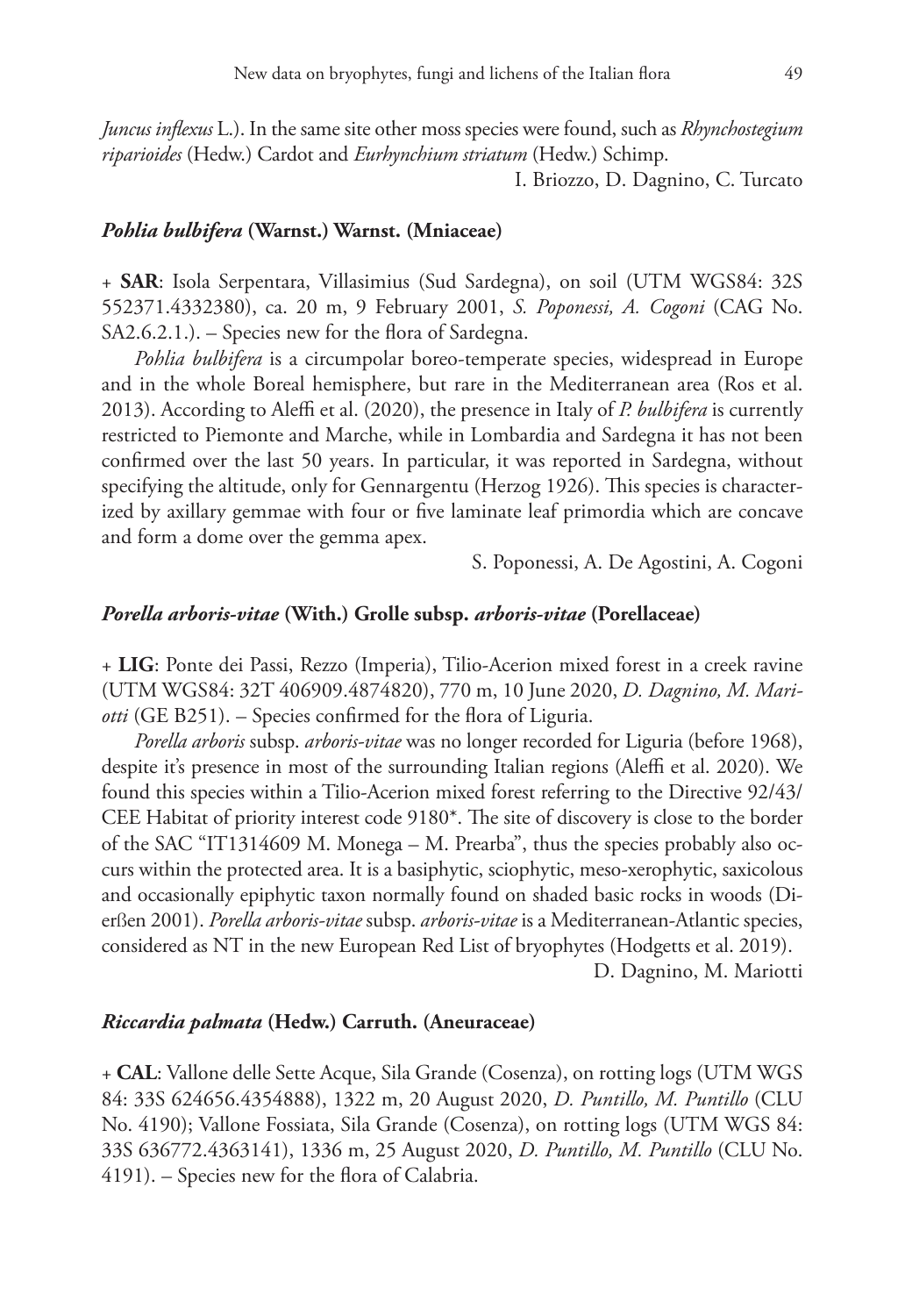*Riccardia palmata* is recognizable in the field for its dark, erect green palmately branched thallus. This is the only species of *Riccardia* that usually grows on rotting wood. In the collection sites, *R. palmata* forms dense green patches of flat fronds and grows in the most humid and shady part of the forest, especially along the stream, on decaying wood, together with *Nowellia curvifolia* (Dicks.) Mitt., *Lophocolea heterophylla* (Schrad.) Dumort. subsp. *heterophylla*, and *Buxbaumia viridis* (Moug. ex Lam. & DC.) Brid. ex Moug. & Nestl. This species in Italy is known from the Alps to Toscana with an outpost in Sicilia (Aleffi et al. 2020).

D. Puntillo, M. Puntillo

## *Tortella flavovirens* **(Bruch) Broth. var.** *flavovirens* **(Pottiaceae)**

+ **LIG**: Final section of the trail to Punta Manara, Sestri Levante (Genova), on sandstone in xerothermophilous pioneer herbaceous vegetation (UTM WGS84: 32T 532293.4900019), 50 m, 24 May 2020, *C. Turcato, D. Dagnino* (GE B235). – Variety confirmed for the flora of Liguria.

*Tortella flavovirens* var. *flavovirens* occurs in most of the Italian administrative regions (Aleffi et al. 2020) and in several Mediterranean countries (Ros et al. 2013), growing in rock crevices or sand dunes in the basal zone, mainly along the coast (Cortini Pedrotti 2001). An old record of this species is available for Rapallo (Genova) (Fleischer 1893), but it was no longer recorded for Liguria (Aleffi et al. 2020). In the new site, this species was found within a mosaic of garigues and therophytic grasslands above the rocky coast of the Promontory of Punta Manara, on sandy soil subjected to marine aerosols. *Tortella flavovirens* var. *flavovirens* is an heliophlous, halotolerant, xero-thermophytic plant (Dierßen 2001), occurring in several coastal Mediterranean habitats (Aleffi et al. 2005; Esposito and Filesi 2007; Privitera et al. 2008; Puglisi et al. 2019).

D. Dagnino, C. Turcato, G. Berta

#### *Tortella inclinata* **(R.Hedw.) Limpr. (Pottiaceae)**

+ **MOL**: Campomarino (Campobasso), retrodunal garrigue of Cisto-Lavanduletalia (UTM WGS84: 33T 510306.4641807), 4 m, 5 November 2020, *M. Tiburtini* (PI040612). – Species new for the flora of Molise.

*Tortella inclinata* is a temperate species, that thrives in harsh conditions. It is a tuft-forming moss, that grows often in basiphytic and xerophytic conditions. It can be found either in foredune and retrodunal environments (Murru et al. 2018). Indeed, I found this species growing on sand in a garigue of the habitat 2260 "Cisto-Lavanduletalia dune sclerophyllous scrubs". The combination of foliar characters, i.e., absence of papillae on the costa, ascending hyaline cells, acute and cucullate apex, make it easily distinguishable from related species, such as *T. densa* (Lorentz & Molendo) Crundw. & Nyholm, *T. flavovirens* (Bruch) Broth. var. *flavovirens*, and *Trichostomum brachydontium* Bruch.

M. Tiburtini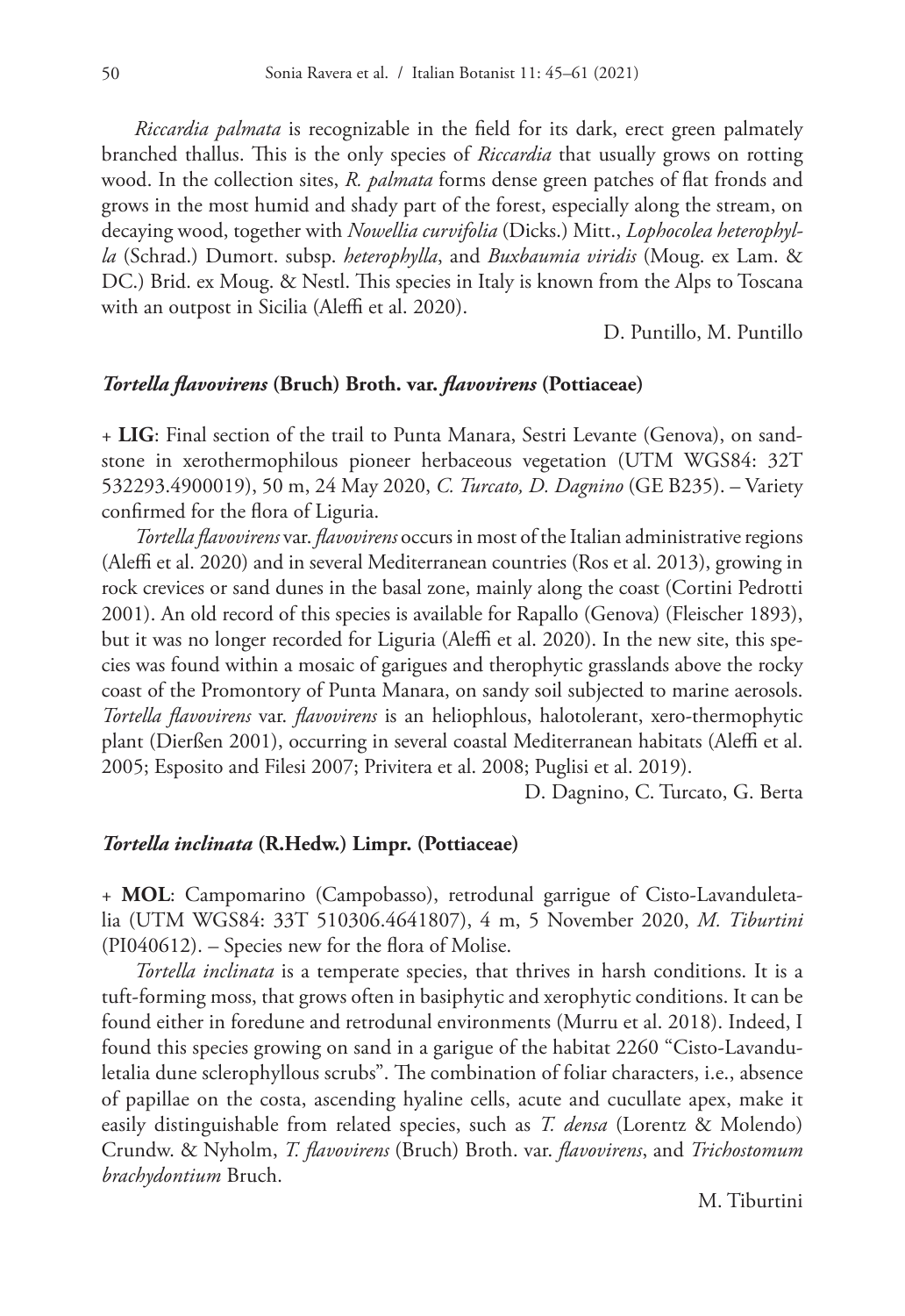#### *Tortula caucasica* **Broth. (Pottiaceae)**

+ **LIG**: Monte Croce dei Tozzi, Casarza Ligure (Genova), on serpentine in arborescent matorral with *Juniperus* sp. pl. (UTM WGS84: 32T 537512.4901829), 130 m, 24 May 2020, *C. Turcato, D. Dagnino* (GE B233); final section of the trail to Punta Manara, Sestri Levante (Genova), on sandstone in xero-thermophilous pioneer herbaceous vegetation (UTM WGS84: 32T 532293.4900019), 50 m, 24 May 2020, *C. Turcato, D. Dagnino* (GE B234). – Species confirmed for the flora of Liguria.

*Tortula caucasica* occurs in most of the Italian administrative regions (Aleffi et al. 2020) and it is found in many Mediterranean countries (Ros et al. 2013), growing in exposed and disturbed environments, in the basal zone (Cortini Pedrotti 2001; Dierßen 2001). A record of this species in Liguria was made by Piccone (1863) but it is no longer recorded for Liguria (Aleffi et al. 2020). This species can be distinguished from other closely related taxa for the rudimental peristome, the upper leaf cells smooth or weakly papillose, and the recurved leafy margins (Ros and Werner 2007). We found this species in xero-thermic Mediterranean environments, dominated by discontinuous shrubby and herbaceous vegetation, referring to several Directive 92/43/CEE Habitats (cod. 6220\* and 5210).

D. Dagnino, C. Turcato, G. Berta

## Fungi

#### *Cortinarius ochraceopallescens* **Moënne-Locc. & Reumaux (Cortinariaceae)**

+ **LIG**: Palo, Sassello (Savona) under *Fagus sylvatica* L. (UTM WGS84: 32T 464099.4925732), 660 m, 22 October 2016, *F. Boccardo* (Herb. GDOR 3948); Dolcina, Rapallo (Genova) under *Quercus pubescens* Willd. (UTM WGS84: 32T 514013.4909289), 377 m, 19 November 2011, *M. Clericuzio, F. Boccardo* (Herb. GDOR 2435). – Species new for the flora of Liguria.

*Cortinarius ochraceopallescens* belongs to *Cortinarius* sect. *Calochroi* M.M.Moser & Horak, and it is characterized by a relatively large size, pale ochraceous-yellowish colours on pileus, often with velar patches, tending to stain in age owing to scattered brownish spots; tender violet lamellae, negative reactions on pileus and bulbipellis with KOH, spores  $(9.5)10-12.5(14) \times 6-7(7.5)$  µm, amygdaliform, strongly verrucose (Bidaud et al. 2001).

F. Boccardo, M. Clericuzio, F. Dovana

#### *Mycena stylobates* **(Pers.) P.Kumm. (Mycenaceae)**

+ **CAL**: Botanical Garden of the University of Calabria, Rende (Cosenza), on leaf litter under the crown of a holm oak tree (*Quercus ilex* L.) (UTM WGS84: 33S 605942.4357155), 216 m, 13 November 2020, *A.B. De Giuseppe, N.G. Passalacqua, G. Sicoli* (CLU No. F312). – Species new for the flora of Calabria.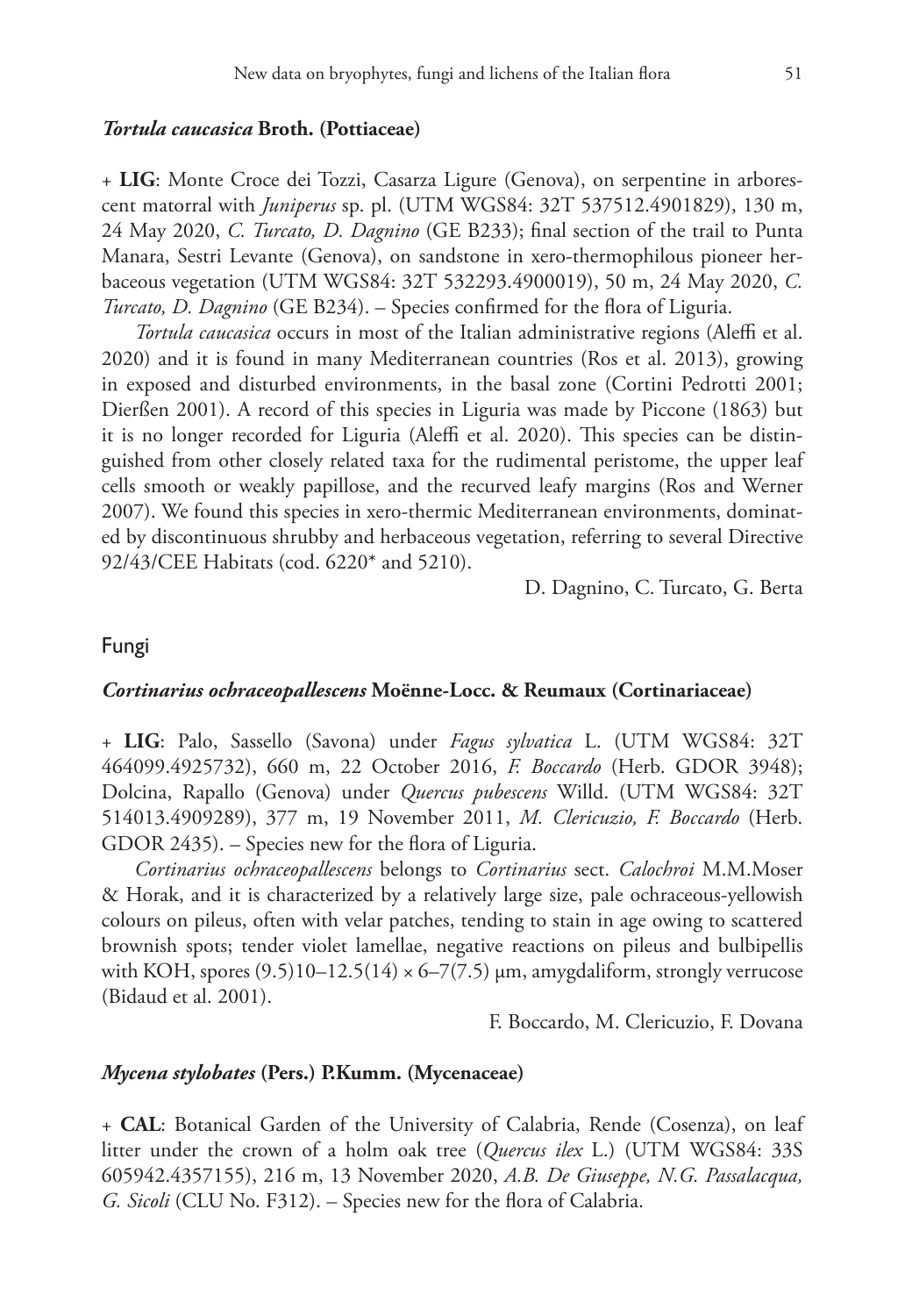*Mycena stylobates* is an agaricoid fungus colonising the leaf litter of deciduous trees from where its stipitate and bright-white small pileate basidiomata emerge, easily recognisable for a distinct basal disc at the point of attachment of the stipe to the leaf. A dozen of such basidiomata were detected showing glabrous and at most 10 mm diameter max sized pilei, 5 mm long and 1 mm thick stipes, and maximum 2.5 mm max wide basal discs surrounded by a hairy edge easily detectable under a lens (Elborne et al. 1992, Walther et al. 2001). Although occurring in almost all administrative regions in central and northern Italy, *M. stylobates* has not, so far, apparently been reported from southern Italy, except from Puglia (Onofri et al. 2013).

A.B. De Giuseppe, N.G. Passalacqua, G. Sicoli

#### *Naucoria bohemica* **Velen. (Hymenogastraceae)**

+ **CAL**: Botanical Garden of the University of Calabria, Rende (Cosenza), on the ground in a deciduous coppice stand (*Quercus* spp. as prevailing tree species) (UTM WGS84: 33S 605950.4357342), 200 m, 23 October 2020, *G. Sicoli, A.B. De Giuseppe, N.G. Passalacqua* (CLU No. F310). – Species new for the flora of Calabria.

A group of small agaricaceous basidiomata belonging to *Naucoria bohemica* was detected on the ground along a path surrounded by *Quercus cerris* L. and *Q. pubescens* Willd. in a mixed broadleaved coppice stand where this fungus is an ectomycorrhizal agent to tree species. The chestnut-brown and 2–3 mm diameter campanulate pilei of basidiomata were easily recognisable for being radially weakly striate close to the edge. The stipe showed a dense silvery white coating disappearing at maturity and by handling. The ochre, verrucose and amygdaliform spores exceeding  $10 \mu m$  in length were produced mostly at the top of 2-spored basidia, and cheilocystidia were apically obtuse and subcylindric (Døssing 1992; Courtecuisse and Duhem 1995; Moreau and Borovička 2010). This species was already reported in northern and central Italy (Onofri et al. 2013).

G. Sicoli, A.B. De Giuseppe, N.G. Passalacqua

## *Trichoglossum tetrasporum* **Sinden & Fitzp. (Geoglossaceae)**

+ **CAL**: Botanical Garden of the University of Calabria, Rende (Cosenza), on the ground among mosses in a deciduous coppice oak stand (UTM WGS84: 33S 605941.4357277), 205 m, 13 January 2021, *G. Sicoli, S. Rovito, D. Puntillo* (CLU No. F313). – Species new for the flora of Calabria.

*Trichoglossum tetrasporum* is an ascomycete living on the ground in meadows, forests and bogs, and producing a 10-mm high blackish club-shaped hymenophore borne by a non well defined, same height, longer or shorter, narrow stipe. The hymenial and stem surfaces are covered with fine erect setae as in *Trichoglossum hirsutum* (Pers.) Boud.; *T. tetrasporum* differs from this species by forming 105–140 µm long and 15-septate (when mature) ascospores in four-spored asci instead of eight-spored ones (Courtecuisse and Duhem 1995; Ohenoja 2000). In Italy *T. tetrasporum* has so far been detected only in Sicily (Lantieri 2011).

G. Sicoli, S. Rovito, D. Puntillo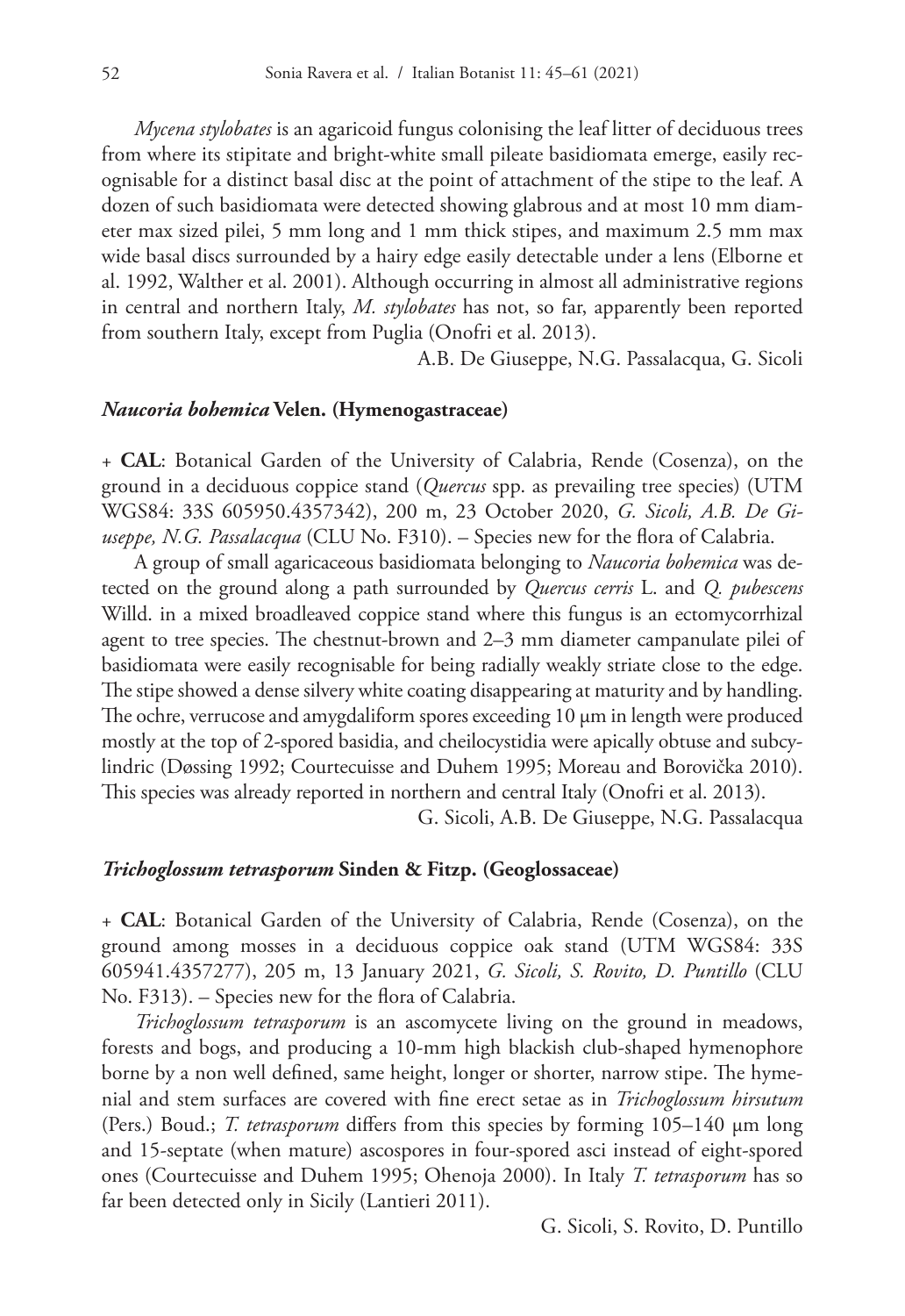#### *Tubaria furfuracea* **(Pers.) Gillet (Tubariaceae)**

+ **CAL**: Botanical Garden of the University of Calabria, Rende (Cosenza), on the ground at the edge of a riparian wood (*Populus* ×*canescens* and *Salix* sp. pl. as prevailing species) (UTM WGS84: 33S 605955.4357351), 200 m, 23 October 2020, *N.G. Passalacqua, A.B. De Giuseppe, G. Sicoli* (CLU No. F311). – Species new for the flora of Calabria.

Small agaricaceous basidiomata belonging to *Tubaria fufuracea* were observed and identified on the ground close to *Populus* and *Salix* trees, where this fungus is a plantremnants degrading agent. The reddish-brown and 2-3 mm-diameter basidiomata were easily recognisable due to the typical small, white veil remnants close to the edge of the campanulate, hygrophanous and striate pilei. The smooth and ellipsoid spores were light ochre and cheilocystidia were typically subcapitate (Jacobsson 1992; Courtecuisse and Duhem 1995; Matheny et al. 2007).

N.G. Passalacqua, A.B. De Giuseppe, G. Sicoli

## Lichens

#### *Agonimia globulifera* **M.Brand & Diederich (Verrucariaceae)**

+ **PIE**: Vernante (Cuneo), 3 km NNW of Limone Piemonte (Cuneo), growing on soil on a limestone outcrop in deciduous forest (UTM WGS84: 32T 384862.4898399), 920 m, 27 April 2012, *J. Malíček* (Herb. Malíček no. 7068). – Species new for the flora of Piemonte.

*Agonimia globulifera* is a crustose lichen, well characterized by the presence of black, glossy sterile globules (aggregated goniocysts) on a minutely granulose greenish thallus. In Europe, this species generally occurs on moss, plant debris, humus, and rarely on rocks in open calcareous areas at mainly low and middle elevations (Olsen et al. 2019, Malíček et al 2020); nonetheless, its overall distribution is poorly known. This is the third report for the flora of Italy (Nimis 2016) concerning this species, which is scatteredly reported in the Alps (Nimis et al. 2018).

J. Malíček, S. Ravera

## *Blastenia monticola* **Arup & Vondrák (Teloschistaceae)**

+ **LOM**: Boschi del Giovetto di Palìne Natural Reserve, Roccolo del Gatì, Borno (Brescia), on bark of *Picea abies* (L.) H.Karst. (UTM WGS84: 32T 587850.5090486), 1710 m, 25 October 2020, leg. *G. Gheza*, det. *G. Gheza, P.L. Nimis* (Herb. Nascimbene JN7012, Herb. Gheza). – Species new for the flora of Lombardia.

+ **VEN**: Dolomiti d'Ampezzo Natural Park, Socroda, Cortina d'Ampezzo (Belluno), on bark of *Rhododendron ferrugineum* L. (UTM WGS84: 33T 277742.5169622), 2150 m, 17 June 1998, leg. *J. Nascimbene*, det. *J. Nascimbene, P.L. Nimis* (Herb. Nascimbene JN265). – Species new for the flora of Veneto.

+ **TAA**: Zirmboden, Obereggen (Bolzano), on bark of *Picea abies* (L.) H.Karst. (UTM WGS84: 32T 695717.5139877), 1950 m, 11 May 2012, leg. *J. Nascimbene*,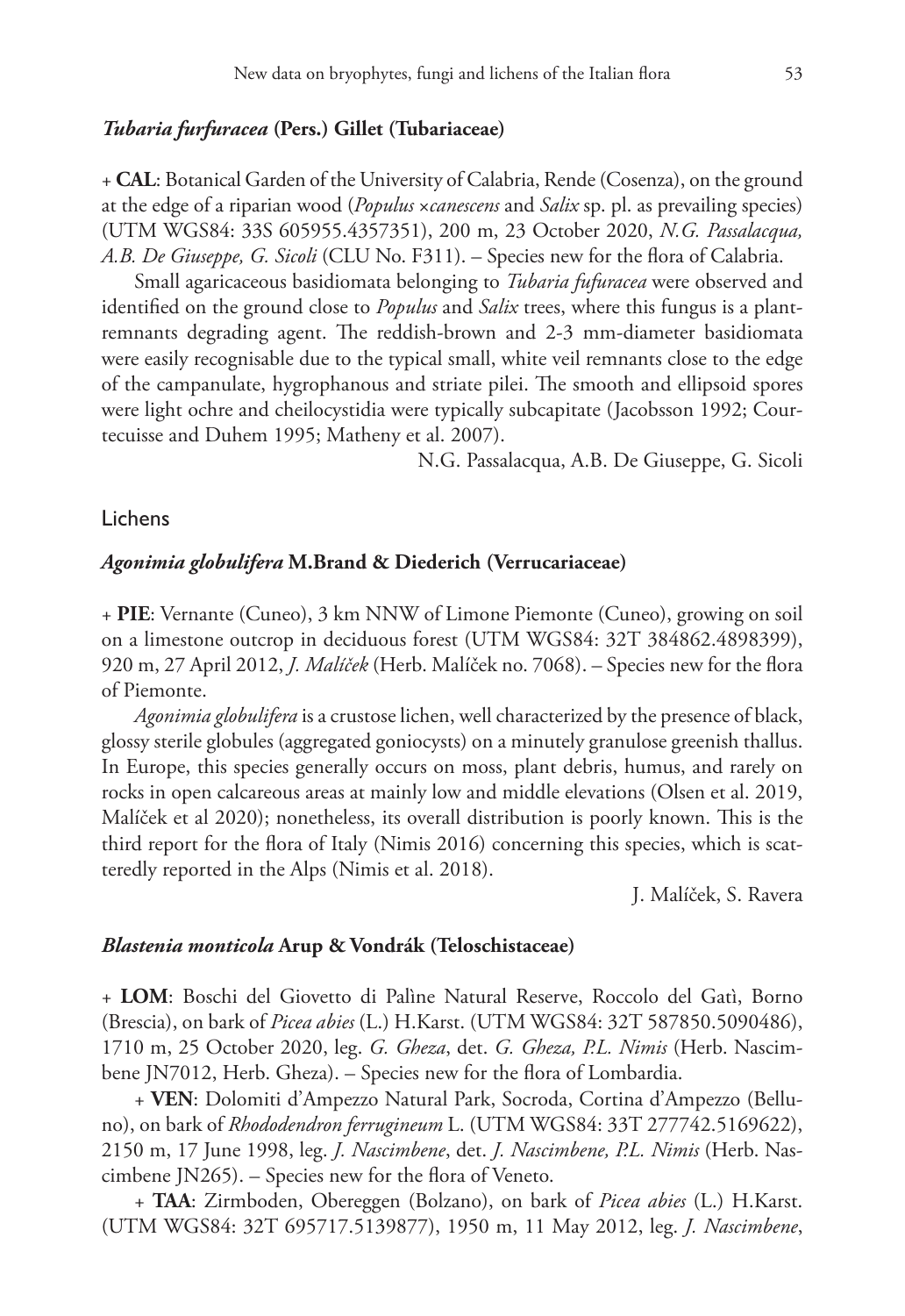det. *J. Nascimbene, P.L. Nimis* (Herb. Nascimbene JN2694). – Species new for the flora of Trentino-Alto Adige.

This is a recently-described species (Vondrák et al. 2020) of subalpine environments, colonizing acid bark of conifers or twigs of shrubs. Most earlier records of *Blastenia herbidella* (Hue) Servít from the Alps may refer to this species. This is the case for the two records reported here, both collected in subalpine environments, that were previously published under that name (Nascimbene and Caniglia 2003; Nascimbene 2013). The distinction between the two species on a morphological basis is not easy, being mainly based on the shape of blastidia. However, the two species seem to be well differentiated ecologically (Vondrák et al. 2020).

J. Nascimbene, G. Gheza, P.L. Nimis

## *Chaenotheca brachypoda* **(Ach.) Tibell (Coniocybaceae)**

+ **VEN**: Casera Razzo,Vigo di Cadore (Belluno), on wood of *Abies alba* Mill. (UTM WGS84: 33T 316446-5150323), ca. 1700 m, 12 September 1987, *D. Puntillo* (CLU No. 4223). – Species new for the flora of Veneto.

During a review of some specimens of Caliciod lichens stored in the CLU herbarium, several apothecia of *Chaenotheca brachypoda* were found mixed together with *Chaenotheca trichialis* (Ach.) Hellb. and its parasite *Microcalicium disseminatum* (Ach.) Vainio. *Chaenotheca brachypoda* has an endosubstratic thallus, and it is recognizable for its densely yellowish green-pruinose stalk, the spherical capitulum with yellow-green pruina with poorly developed excipulum and the evanescent cylindrical asci characteristically formed in chains. This specimen was collected on lignum of *Abies alba* Mill., on the face protected from rain. It is a rare species, classified in the Italian Red List of epiphytic lichens as "Endangered" (Nascimbene et al. 2013).

D. Puntillo

#### *Cladonia subturgida* **Samp. (Cladoniaceae)**

+ **TOS**: Montecristo, Portoferraio (Livorno), on soil in the shrubland along the trail to Monte della Fortezza (UTM WGS84: 32T 607034.4688072), 195 m, 10 May 2016, leg. *E. Bianchi, R. Benesperi, L. Di Nuzzo*, det. *T. Athi* (Herb. Benesperi RB14). – Species new for the flora of Toscana.

*Cladonia subturgida* is a fruticose lichen with composite thallus. The primary thallus is persistent while the secondary thallus, which bears dark brown apothecia, is often absent. Despite being previously reported only for the Iberian Peninsula and Canary Islands (Pino-Bodas et al. 2012), a recent study showed that it is quite common in the Mediterranean region and that it was probably often misidentified with other *Cladonia* species (Pino-Bodas et al. 2020). It can be distinguished from similar species by the absence of scyphi and the presence of large pycnidia on the squamules, which are fragile with a pale-green upper side and a grey-brownish lower side (Burgaz et al. 2020). This species was previously reported for Italy only for Calabria and Sardegna (Pino-Bodas et al. 2020; Burgaz et al. 2020).

E. Bianchi E., R. Benesperi R., L. Di Nuzzo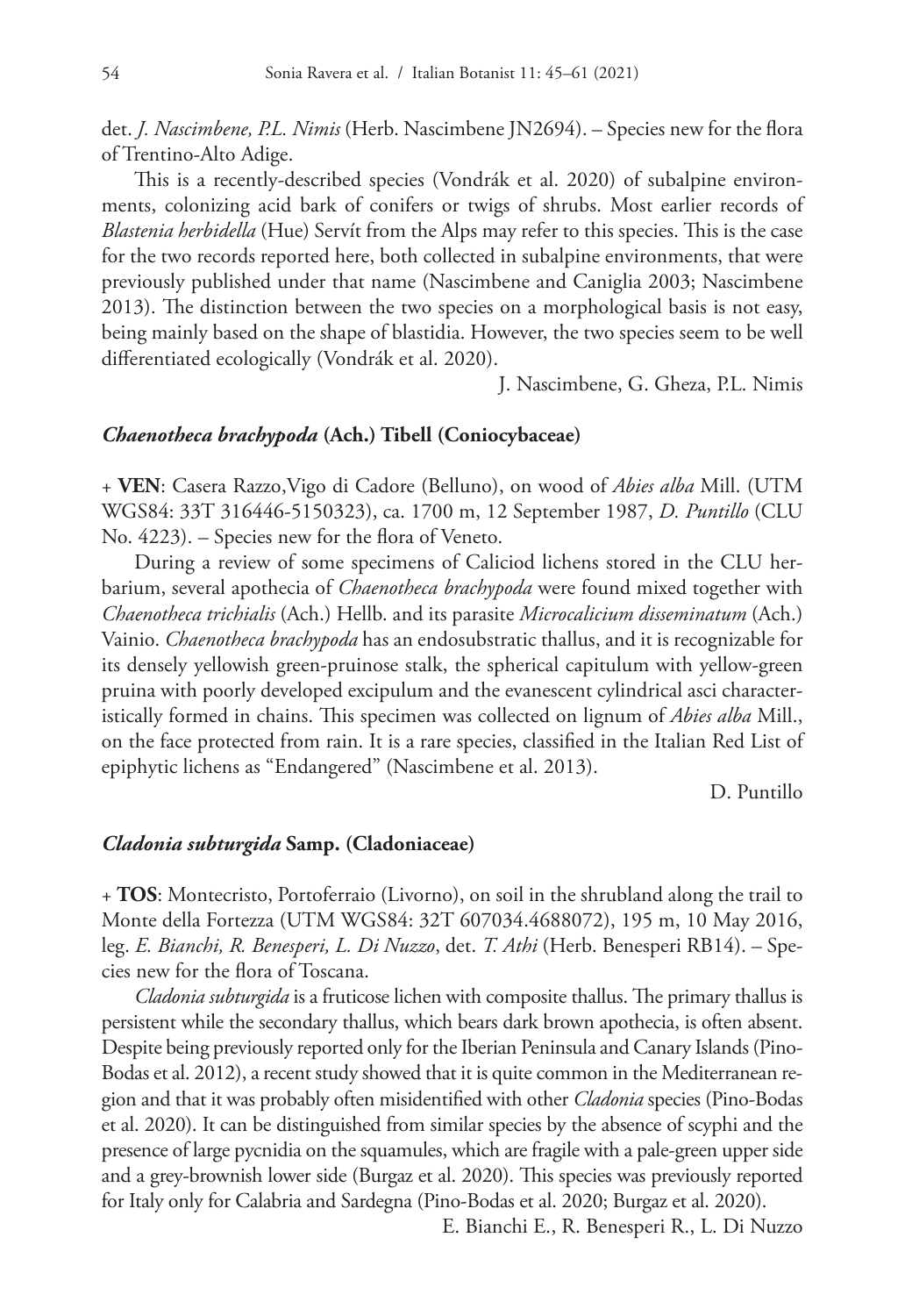#### *Endocarpon psorodeum* **(Nyl.) Blomb. & Forssell (Verrucariaceae)**

+ **LOM**: Dossi di Santicolo, Corteno Golgi (Brescia), along the road between Edolo and Santicolo, on a schist outcrop (Scisti di Edolo formation) (UTM WGS84: 32T 599618.5113738), 807 m, 19 August 2019, leg. *G. Gheza*, det. *L. Di Nuzzo* (Herb. Gheza); trail between Saviore dell'Adamello and Fabrezza (Brescia), on a schist outcrop (Scisti di Edolo formation) (UTM WGS84: 32T 608473.5104057), 1272 m, 3 January 2020, *G. Gheza* (Herb. Gheza). – Species new for the flora of Lombardia.

*Endocarpon psorodeum* is a squamulose chlorolichen with distinctly flattened and ascending squamules and black globose perithecia with hymenial algae (Nimis 2020). It is similar to *Endocarpon adscendens* (Anzi) Müll. Arg., whose squamules have dark rhizohyphae, lacking in *E. psorodeum*. Another similar species is *Endocarpon latzelianum* Servít, which grows on calcareous substrates, whereas *E. psorodeum* grows on basic siliceous substrates (Nimis and Nascimbene 2021). This species has been scatteredly reported in the Alps (Nimis et al. 2018) and only in Piemonte in Italy (Nimis 2016). G. Gheza, C. Vallese, L. Di Nuzzo

## *Gyalecta derivata* **(Nyl.) H. Olivier (Gyalectaceae)**

+ **CAM**: Santuario S.S. Annunziata, Licusati frazione di Camerota (Salerno), on *Olea europaea* L. (UTM WGS84: 33T 530453.4434790), 410 m, 4 April 2010, *S. Ravera* (Herb. Ravera); Omignano (Salerno), on *Castanea sativa* Mill. (UTM WGS 84: 33T 506305.4454875), 750 m, 14 July 2010, *S. Ravera* (Herb. Ravera); Centola (Salerno), on *Olea europaea* L. (UTM WGS 84: 33T 527122.4436156), 340 m, 25 February 2011, leg. *G. Brunialti, V. Genovesi, S. Ravera*, det. *S. Ravera* (Herb. Ravera). – Species new for the flora of Campania.

*Gyalecta derivata* is a crustose trentepohlioid lichen with a thin or inconspicuous grey thallus and urceolate apothecia, characterized by orange-brown disc. It can be easily differentiated from other species of the genus by oblong-fusiform ascospores  $(5-)$ 7–13–septate, rarely with 1–2 longitudinal septa. This species is widespread in Europe and also known from North Africa (Werner 1972), and in Italy it is usually found in natural or semi-natural habitats with a humid-warm climate on bark on broad-leaved trees (Nimis 2016). *Gyalecta derivata* is included in the Italian Red List of epiphytic lichens, under the "Near-threatened" category (Nascimbene et al. 2013).

S. Ravera

#### *Lecanographa amylacea* **(Ehrh. ex Pers.) Egea & Torrente (Lecanographaceae)**

+ **CAM**: S. Severino di Centola (Salerno), on wood (UTM WGS84: 33T 529671.4437415), 130 m, 21 February leg. *G. Brunialti, V. Genovesi, S. Ravera*, det. *S. Ravera*; Pisciotta (Salerno), on *Olea europaea* L. (UTM WGS84: 33T 519127.4440793), 230 m, 22 February 2011, leg. *G. Brunialti, V. Genovesi, S. Ravera*, det. *S. Ravera* (Herb. Ravera). – Species new for the flora of Campania.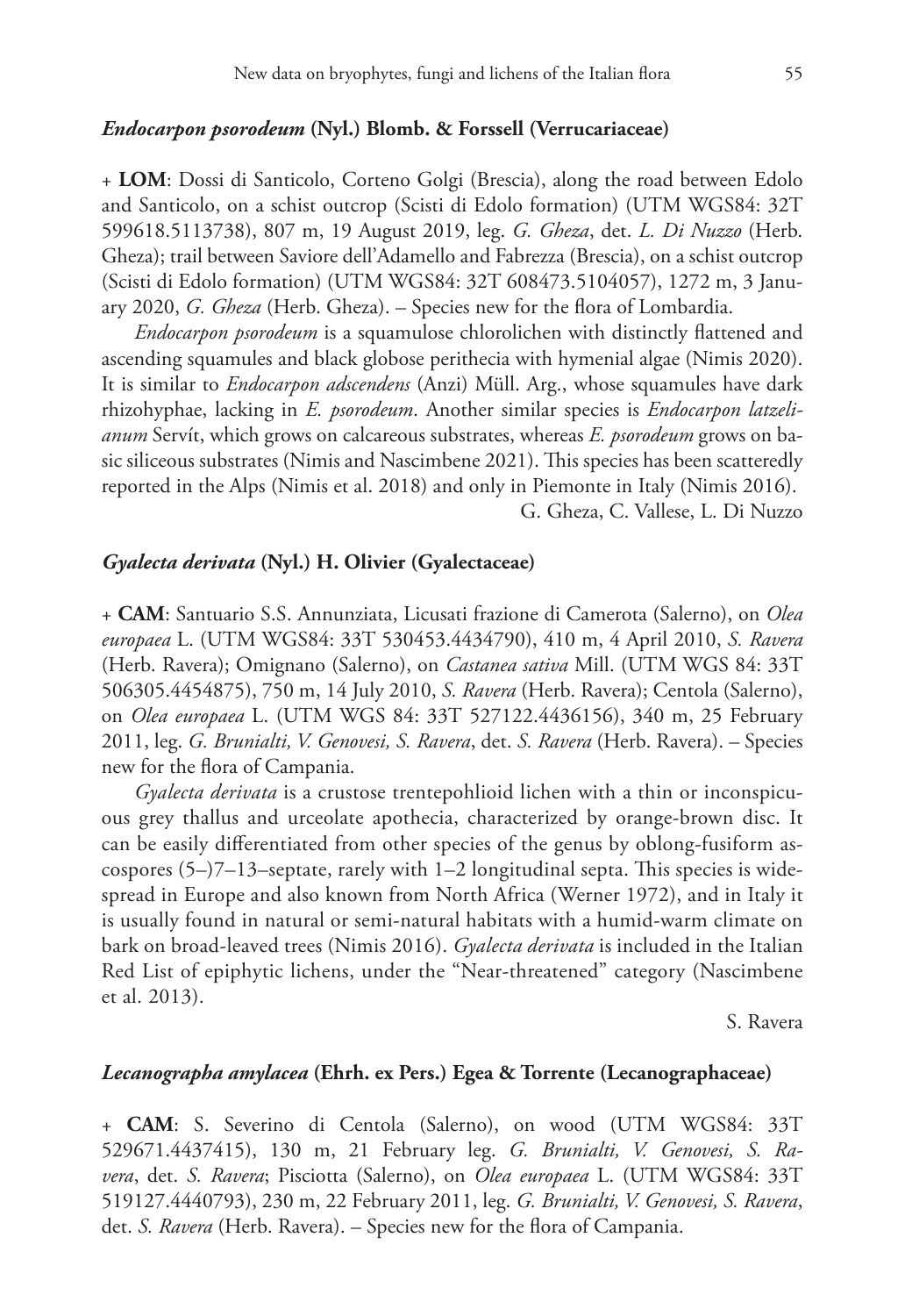*Lecanographa amylacea* is a crustose trentepohlioid lichen with a thick, chalky white to grey-white, farinose thallus and densely white-pruinose, round to irregular black apothecia, more or less immersed in the thallus. It is a mild-temperate, mainly western lichen, rare in Italy (Nimis 2006), usually found on dry bark of old trees not directely wetted by rain, in ancient woodlands or also historical urban parkland e.g. Botanical Garden in Rome (Ravera et al. 1999; Munzi et al 2007), Garden of Ninfa, in the territory of Cisterna di Latina (Herb. Ravera 3126). The specimen recorded in Pisciotta were collected on centenary trees in olive groves.

S. Ravera

#### *Parmeliella testacea* **P.M.Jørg. (Pannariaceae)**

+ **ABR**: Vallone Grascito, south of Sulmona (L'Aquila), on the bark of *Quercus pubescens* Willd. (UTM WGS84: 33T 413890.4652618), 545 m, 7 July 2020, leg. *L. Paoli, Z. Fačkovcová, S. Loppi, A. Vannini*, det. *L. Paoli, Z. Fačkovcová, S. Loppi*. – Species new for the flora of Abruzzo.

This cyanolichen has a squamulose thallus, typically characterized by chestnut brown to grey-brown rosettes, loosely attached (Nimis 2016). The squamules are generally 2-3 mm wide: when the thallus is developed, the marginal ones are elongate and radiating. Soralia are mainly marginal and resembling isidia, breaking down into bluegrey, granular soredia. In the study site, few small thalli without apothecia have been observed, growing together with *Bacidia fraxinea* Lönnr., *Catillaria nigroclavata* (Nyl.) J.Steiner*, Collema subflaccidum* Degel. *Parmeliella testacea* is included in the Italian Red List of epiphytic lichens under the category "Least Concern" (Nascimbene et al. 2013). L. Paoli, Z. Fačkovcová, S. Loppi

#### *Porpidia flavicunda* **(Ach.) Gowan (Lecideaceae)**

+ **TAA**: Val Comasine, Pejo (Trento), on siliceous rocks (UTM WGS84: 32T 628432.5132684), 2070 m, 31 August 2020, leg. *T.L. Bacchilega*, det. *J. Nascimbene* (Herb. Nascimbene JN7050). – Species confirmed for the flora of Trentino-Alto Adige.

*Porpidia flavicunda* is a variable species (see Nimis 2016) with a circumpolar, articalpine distribution, that was previously collected in Trentino-Alto Adige in the late 19th Century (see references in Nimis 1993). The record reported here was collected on a siliceous boulder in a very humid situation, in an open *Larix*-forest that is one of the lichen-richest habitats in the Alps (Nascimbene et al. 2006, 2012).

J. Nascimbene

## *Stenhammarella turgida* **(Ach.) Hertel (Lecideaceae)**

+ **VEN**: Dolomiti Bellunesi National Park, Vette Feltrine, Col dei Cavai, Sovramonte (Belluno), on selciferous calcareous rocks (UTM WGS84: 32T 719874.5106811), 1660 m, 28 June 2020, leg. *J. Nascimbene*, det. *P.L. Nimis* (Herb. Nascimbene JN7120);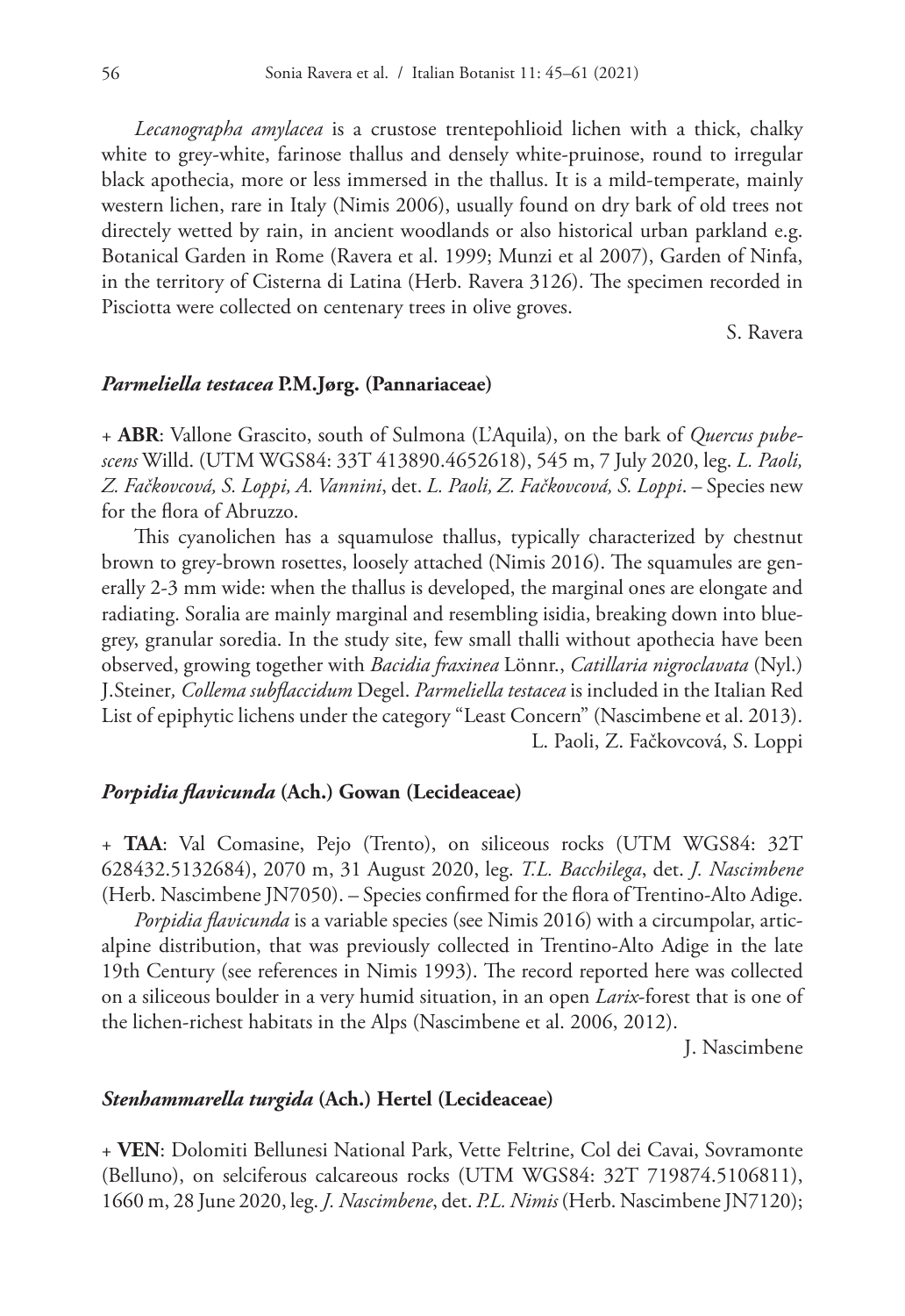Dolomiti Bellunesi National Park, Cimonega, Col dei Bechi, Cesiomaggiore (Belluno), on selciferous calcareous rocks (UTM WGS84: 32T 727065.5115734), 1975 m, 12 August 2020, leg. *J. Nascimbene*, det. *P.L. Nimis* (Herb. Nascimbene JN7121). – Species confirmed for the flora of Veneto.

This species, widespread throughout the Alps (Nimis et al. 2018), is typical of rocks containing a low percentage of calcium carbonate, mostly on steeply inclined, north-exposed and rather humid faces near or above treeline, as in the case of the records reported here, that were collected on flint layers included in a carbonatic, late Jurassic formation. The last, and only, record from Veneto dates back to the mid-19th century (Nimis 1993) and in the original source (Massalongo 1852) there is no detailed reference to collection locality.

J. Nascimbene, P.L. Nimis

#### *Thelidium auruntii* **(A. Massal.) Kremp. (Verrucariaceae)**

+ **VEN**: Dolomiti d'Ampezzo Natural Park, Tofana di Rozes, Cortina d'Ampezzo (Belluno), on dolomite (UTM WGS84: 33T 273856.5158438), 2870 m, 5 August 2020, leg. *J. Nascimbene*, det. *P.L. Nimis, J. Nascimbene* (Herb. Nascimbene JN6884). – Species confirmed for the flora of Veneto.

*Thelidium auruntii* differs from the related *Thelidium pyrenophorum* (Ach.) Körb. in the well-developed, brown thallus and the smaller spores. Known form several scattered stations throughout the Alps (Nimis & al. 2018), it is also known from Scandinavia and grows on limestone, dolomite and calciferous schists in upland areas. The material reported here was collected on a humid dolomitic wall along the path to the top of Tofana di Rozes. The last records from Veneto date back to the 19th century (see Nimis 1993).

J. Nascimbene, P.L. Nimis

#### *Thelidium ungeri* **Körb. (Verrucariaceae)**

+ **VEN**: Dolomiti d'Ampezzo Natural Park, Tofana di Rozes, Cortina d'Ampezzo (Belluno), on dolomite (UTM WGS84: 33T 273856.5158438), 2870 m, 5 August 2020, leg. *J. Nascimbene*, det. *P.L. Nimis, J. Nascimbene* (Herb. Nascimbene JN6884). – Species confirmed for the flora of Veneto.

*Thelidium auruntii* differs from the related *Thelidium pyrenophorum* (Ach.) Körb. in the well-developed brown thallus and the smaller spores. Known form several scattered stations throughout the Alps (Nimis et al. 2018), it is also known from Scandinavia and grows on limestone, dolomite and calciferous schists in upland areas. The material reported here was collected on a humid dolomitic wall along the path to the top of Tofana di Rozes. The last records from Veneto date back to the 19th century (see Nimis 1993).

J. Nascimbene, P.L. Nimis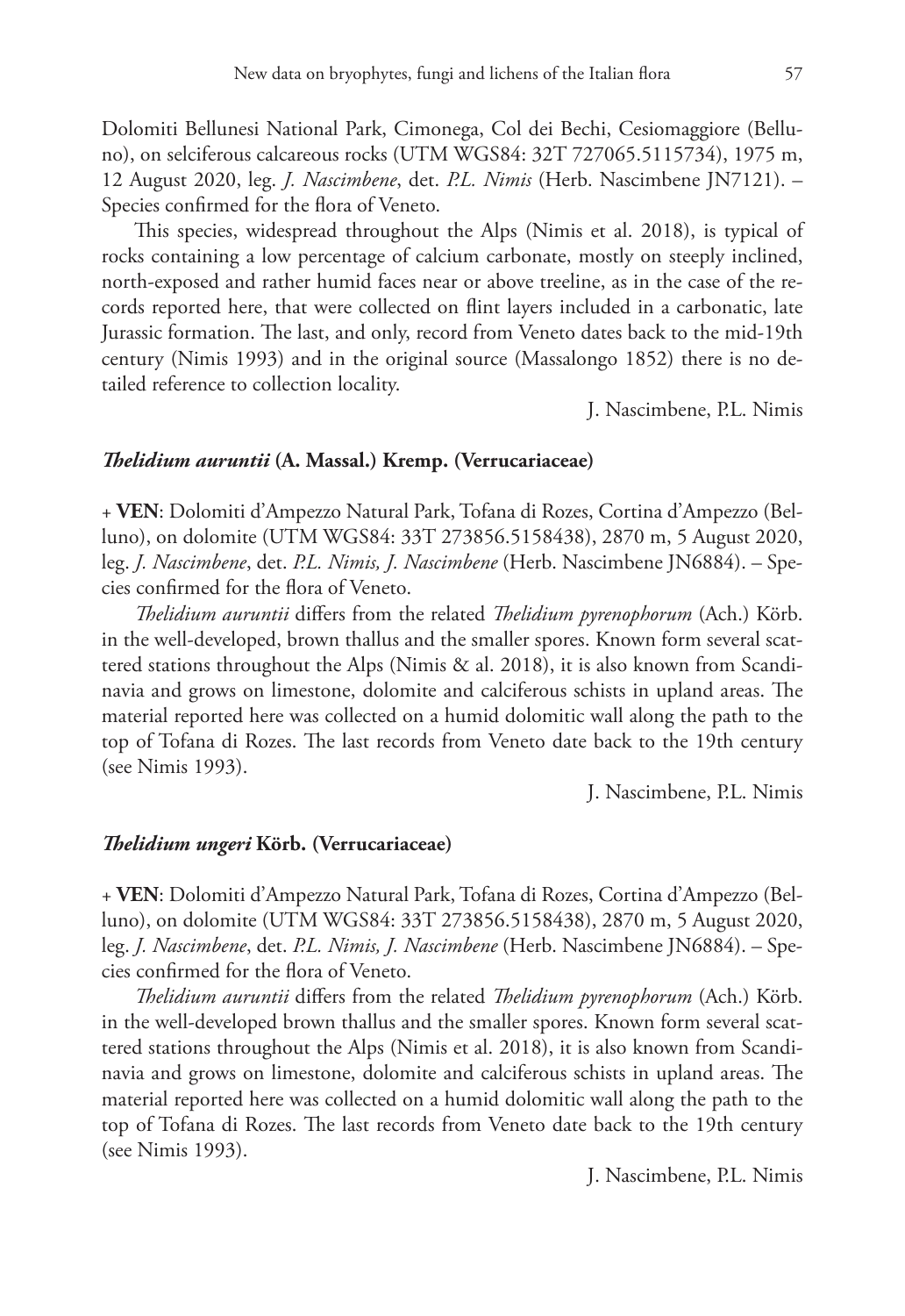## **Acknowledgements**

Gabriele Gheza thanks Enzo Bona (Capo di Ponte, Brescia, Italy) for indicating the lichenologically interesting sites in which *Endocarpon psorodeum* was collected.

## **References**

- Aleffi M, Tacchi R, Poponessi S (2020) New Checklist of the Bryophytes of Italy. Cryptogamie, Bryologie 41: 147–195. <https://doi.org/10.5252/cryptogamie-bryologie2020v41a13>
- Aleffi M, Campisi P, Cogoni A, Cortini Pedrotti C, Flore F, Perego S, Sguazzin F, Tacchi R (2005) Contributo alla conoscenza della flora briologica delle Murge Tarantine (Taranto, Puglia): la Gravina di Petruscio ed il Bosco delle Pianelle. Informatore Botanico Italiano 37: 1137–1144.
- Bidaud A, Moënne-Loccoz P, Reumaux P (2001) Atlas des Cortinaires 11: 527–626.
- Burgaz AR, Ahti T, Pino-Bodas R (2020) Mediterranean Cladoniaceae. Sociedad Española de Liquenología (SEL), Madrid, 117 pp.
- Coppins BJ (2008) *Micarea perparvula* in North America. Opuscula Philolichenum 5: 23–24.
- Coppins BJ, Printzen C (1995) *Micarea perparvula* In: Printzen C (Ed.) Die Flechtengattung *Biatora* in Europa. Bibliotheca Lichenologica 60: e204.
- Cortini Pedrotti C (2001) Flora dei muschi d'Italia, I parte. Antonio Delfino Editore, Sassari, 832 pp.
- Courtecuisse R, Duhem B (1995) Mushrooms and Toadstools of Britain and Europe. Harper-CollinsPublishers. Ramsbury, Wiltshire.
- Dalla Torre KW, Sarnthein L (1904) Flora der gefürsteten Grafschaft Tirol, des Landes Vorarlberg und des fürstenthumes Liechtenstein. V. Die Moose (Bryophyta) von Tirol, Vorarlberg und Liechtenstein. Wagner, Innsbruck, 671 pp.
- Dierßen K (2001) Distribution, ecological amplitude and phytosociological characterization of European bryophytes. Bryophytorum Bibliotheca 56: 1–289.
- Døssing L (1992) *Naucoria* (Fr.) Kumm. In: Hansen L, Knudsen H (Eds) Nordic Macromycetes, Vol. 2. Nordsvamp, Copenhagen.
- Elborne SA, Læssøe T, Østmoe KH (1992) *Mycena* (Pers.: Fr.) Roussell. In: Hansen L, Knudsen H (Eds) Nordic Macromycetes (Vol. 2). Nordsvamp, Copenhagen.
- Esposito A, Filesi L (2007) Caratterizzazione di comunità a *Crucianella maritima* e relazioni con la componente briofitica. Fitosociologia 44(2) suppl.1: 255–261.
- Fleischer M (1893) Beitrag zur Laubmoosflora Liguriens. Atti del Congresso Internazionale di Genova 1892: 266–310.
- Frey W, Frahm J-P, Fischer E, Lobin W (2006) The Liverworts, Mosses and Ferns of Europe. Harley Books, Colchester, 512 pp.
- Herzog Th (1926) Die alpine Bryoflora des Monte Gennargentu auf Sardinien. Botanische Jahrbücher für Systematik 60: 570–579.
- Hodgetts N, Calix M, Englefield E, Fettes N, Garcia Criado M, Patin L, Nieto A, Bergamini A, Bisang I, Baisheva E, Campisi P, Cogoni A, Hallingback T, Konstantinova N, Lockhart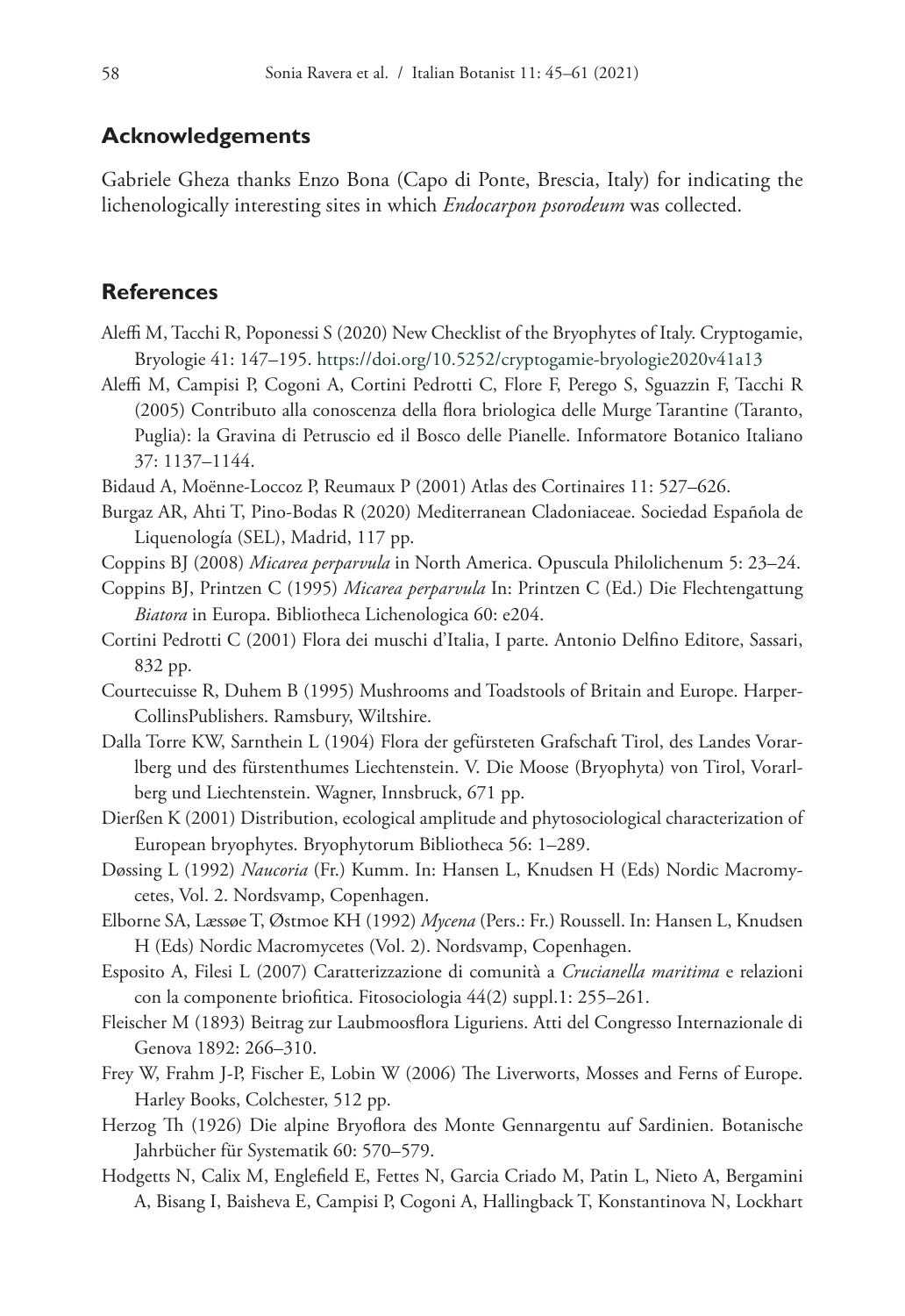N, Sabovljevic M, Schnyder N, Schrock C, Sergio C, Sim Sim M, Vrba J, Ferreira CC, Afonina O, Blockeel T, Blom H, Caspari S, Gabriel R, Garcia C, Garilleti R, Gonzalez Mancebo J, Goldberg I, Hedenas L, Holyoak D, Hugonnot V, Huttunen S, Ignatov M, Ignatova E, Infante M, Juutinen R, Kiebacher T, Kockinger H, Kučera J, Lonnell N, Luth M, Martins A, Maslovsky O, Papp B, Porley R, Rothero G, Soderstrom L, Ştefǎnuţ S, Syrjanen K, Untereiner A, Vaňa J, Vanderpoorten A, Vellak K, Aleffi M, Bates J, Bell N, Brugues M, Cronberg N, Denyer J, Duckett J, During HJ, Enroth J, Fedosov V, Flatberg K-I, Ganeva A, Gorski P, Gunnarsson U, Hassel K, Hespanhol H, Hill M, Hodd R, Hylander K, Ingerpuu N, Laaka-Lindberg S, Lara F, Mazimpaka V, Mežaka A, Muller F, Orgaz JD, Patino J, Pilkington S, Puche F, Ros RM, Rumsey F, Segarra-Moragues JG, Seneca A, Stebel A, Virtanen R, Weibull H, Wilbraham J, Żarnowiec J (2019) A miniature world in decline: European Red List of Mosses, Liverworts and Hornworts. IUCN, Brussels, 87 pp.

- Jacobsson S (1992) *Tubaria* (W.G.Smith) Gill. In: Hansen L, Knudsen H (Eds) Nordic Macromycetes (Vol. 2). Nordsvamp, Copenhagen.
- Lantieri A (2011) First record of *Trichoglossum tetrasporum* Sinden & Fitzp. (Helotiales, Geoglossaceae) from Italy. Plant Biosystems 145: 116–119. [https://doi.org/10.1080/1126350](https://doi.org/10.1080/11263504.2010.543788) [4.2010.543788](https://doi.org/10.1080/11263504.2010.543788)
- Malíček J, Palice Z, Šoun J, Vondrák J, Novotný P (2020) Atlas českých lišejníků. www.dalib. cz [accessed 15.2.2021]
- Massalongo A (1852) Ricerche sull'autonomia dei licheni crostosi e materiali pella loro naturale ordinazione. Tip. Frizerio, Verona, 221 pp.
- Matheny PB, Vellinga EC, Bougher NL, Ceska O, Moreau P-A (2007) Taxonomy of displaced species of *Tubaria*. Mycologia 99: 569–585. [https://doi.org/10.1080/15572536.2007.11](https://doi.org/10.1080/15572536.2007.11832551) [832551](https://doi.org/10.1080/15572536.2007.11832551)
- Milde J (1864) Ein Sommer in Südtirol. Botanische Skizze. Bot. Zeitung 22 (17 suppl., 19 suppl.): 1–22.
- Moreau P-A, Borovička J (2010) Epitypification of *Naucoria bohemica* (Agaricales, Hymenogastraceae). Czech Mycology 62: 33–42. <https://doi.org/10.33585/cmy.62104>
- Munzi S, Ravera S, Caneva G (2007) Epiphytic lichens as indicators of environmental quality in Rome. Environmental Pollution 146: 350–358. [https://doi.org/10.1016/j.en](https://doi.org/10.1016/j.envpol.2006.03.042)[vpol.2006.03.042](https://doi.org/10.1016/j.envpol.2006.03.042)
- Murru V, Marignani M, Acosta ATR, Cogoni A (2018) Bryophytes in Mediterranean coastal dunes: ecological strategies and distribution along the vegetation zonation. Plant Biosystems 152: 1141–1148.<https://doi.org/10.1080/11263504.2017.1418452>
- Myszczyński K, Bączkiewicz A, Buczkowska K, Ślipiko M, Szczecińska M, Sawicki J (2017) The extraordinary variation of the organellar genomes of the *Aneura pinguis* revealed advanced cryptic speciation of the early land plants. Scientific Reports 7: 1–12. [https://doi.](https://doi.org/10.1038/s41598-017-10434-7) [org/10.1038/s41598-017-10434-7](https://doi.org/10.1038/s41598-017-10434-7)
- Nascimbene J (2013) The epiphytic lichen flora of the forest monitoring plot "Großer Zirmboden", Latemar, South Tyrol. Gredleriana 13: 5–14.
- Nascimbene J, Caniglia G (2003) Materiale per una check-list dei licheni del Parco Naturale delle Dolomiti D'Ampezzo (Belluno – NE Italia). Lavori della Società Veneziana di Scienze Naturali 28: 65–69.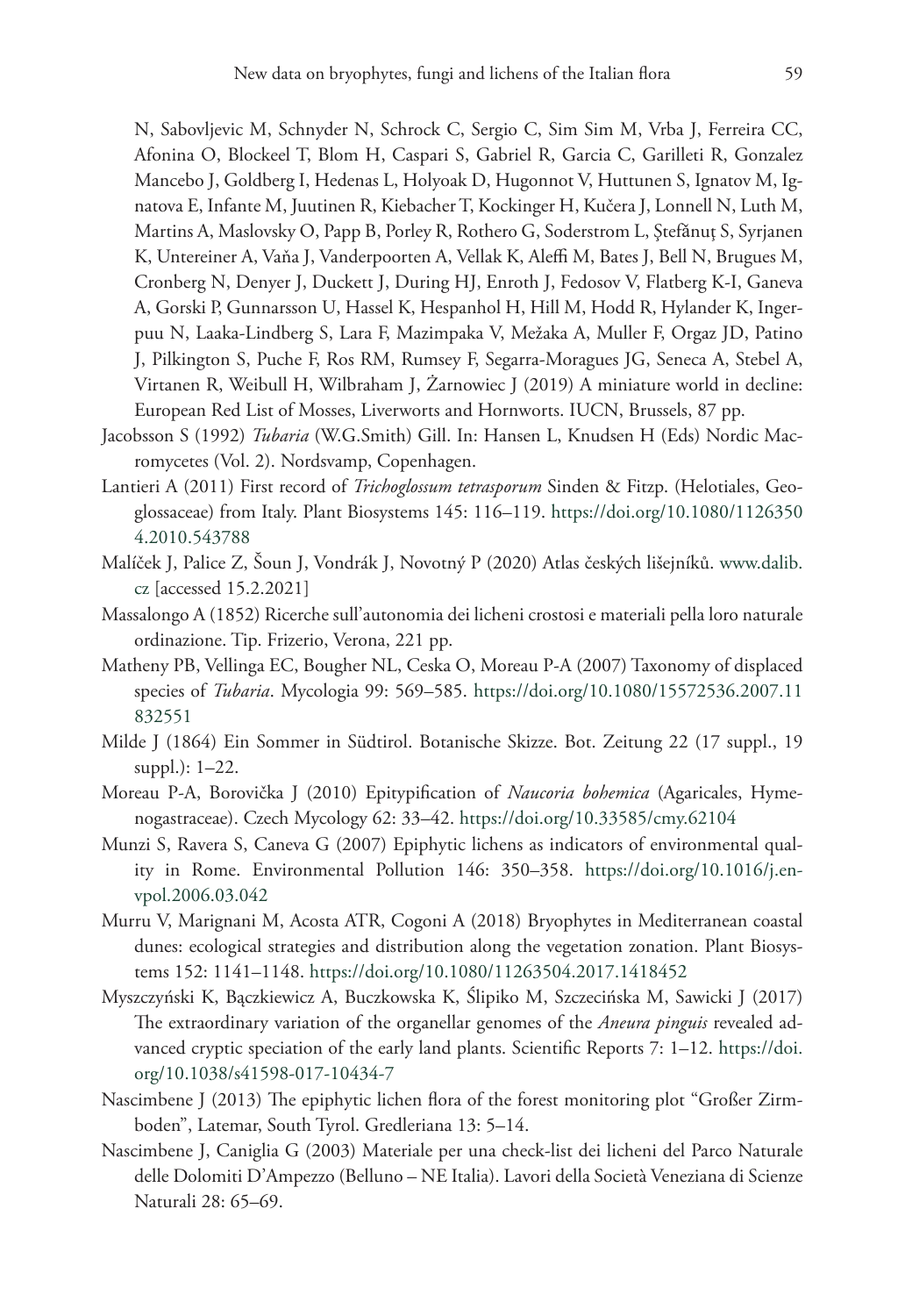- Nascimbene J, Martellos S, Nimis PL (2006) Epiphytic lichens of tree-line forests in the Central-Eastern Italian Alps and their importance for conservation. The Lichenologist 38: 373–382.<https://doi.org/10.1017/S0024282906006220>
- Nascimbene J, Nimis PL, Ravera S (2013) Evaluating the conservation status of epiphytic lichens of Italy: a red list. Plant Biosystems 147: 898–904. [https://doi.org/10.1080/1126](https://doi.org/10.1080/11263504.2012.748101) [3504.2012.748101](https://doi.org/10.1080/11263504.2012.748101)
- Nascimbene J, Thor G, Nimis PL (2012) Habitat-types and lichen conservation in the Alps Perspectives from a case study in the Stelvio National Park (Italy). Plant Biosystems 146: 428–442.<https://doi.org/10.1080/11263504.2011.557099>
- Nimis PL (1993) The lichens of Italy: an annotated catalogue. Monografie XII. Museo Regionale di Scienze Naturali di Torino, Torino, 897 pp.
- Nimis PL (2016) ITALIC The Information System on Italian Lichens. Version 5.0. University of Trieste, Dept. of Biology. www.italic.units.it [accessed 17.1.2021]
- Nimis PL, Nascimbene J (2021) Keys to the lichens of Italy 51) Endocarpon and Staurothele. [http://italic.units.it/flora/index.php?procedure=ext\\_key\\_home&key\\_id=3044](http://italic.units.it/flora/index.php?procedure=ext_key_home&key_id=3044) [accessed 3.1.2021]
- Nimis PL, Hafellner J, Roux C, Clerc P, Mayrhofer H, Martellos S, Bilovitz PO (2018) The lichens of the Alps – an annotated checklist. MycoKeys 31: 1–634. [https://doi.org/10.3897/](https://doi.org/10.3897/mycokeys.31.23568) [mycokeys.31.23568](https://doi.org/10.3897/mycokeys.31.23568)
- Ohenoja E (2000) *Trichoglossum* Boud. In: Hansen L, Knudsen H (Eds) Nordic Macromycetes (Vol. 1). Nordsvamp, Copenhagen.
- Olsen O, Haug S, Nordén B (2019) *Agonimia globulifera* new to mainland Norway. Graphis Scripta 31: 1–4.
- Onofri S, Bernicchia A, Filipello Marchisio V, Padovan F, Perini C, Ripa C, Savino E, Venturella G, Vizzini A, Zotti M, Zucconi L (2013) Checklist of the macrobasidiomycetes of Italy. <http://dryades.units.it/macrobasidiomiceti/index.php> [accessed 1.2.2021]
- Paton JA (1999) The Liverwort Flora of the British Isles. Harley Books, Martins, 626 pp.
- Pino-Bodas R, Martín MP, Burgaz AR (2012) *Cladonia subturgida* and *C. iberica* (Cladoniaceae) form a single, morphologically and chemically polymorphic species. Mycological Progress 11: 269–278.<https://doi.org/10.1007/s11557-011-0746-1>
- Pino-Bodas R, Araujo E, Gutiérrez-Larruga B, Burgaz AR (2020). *Cladonia subturgida* (Cladoniaceae, Lecanoromycetes), an overlooked, but common species in the Mediterranean region. Symbiosis 82: 9–18. <https://doi.org/10.1007/s13199-020-00688-7>
- Piccone A (1863) Elenco dei Muschi di Liguria. Commentario della Società Crittogamologica Italiana 1: 240–287.
- Privitera M, Campisi A, Carratello A, Cogoni A, Flore F, Gueli L, Lo Giudice R, Provenzano F, Petraglia A, Sguazzin F, Zimbone A (2008) La flora briofitica dell'Isola di Lipari (Arcipelago delle Eolie, Sicilia). Informatore Botanico Italiano 40: 3–13.
- Puglisi M, Sciandrello S, Musarella C, Spampinato G, Privitera M, Tomaselli V (2019) Bryosociological remarks on garrigue environments in Apulia Region (Southern Italy). Plant Sociology 56: 43–52.
- Ravera S, Brezzi G, Massari G (1999) Contributo alla conoscenza dei licheni dell'area romana: la florula epifitica dell'Orto Botanico di Villa Corsini. Biologi Italiani 10: 37–43.